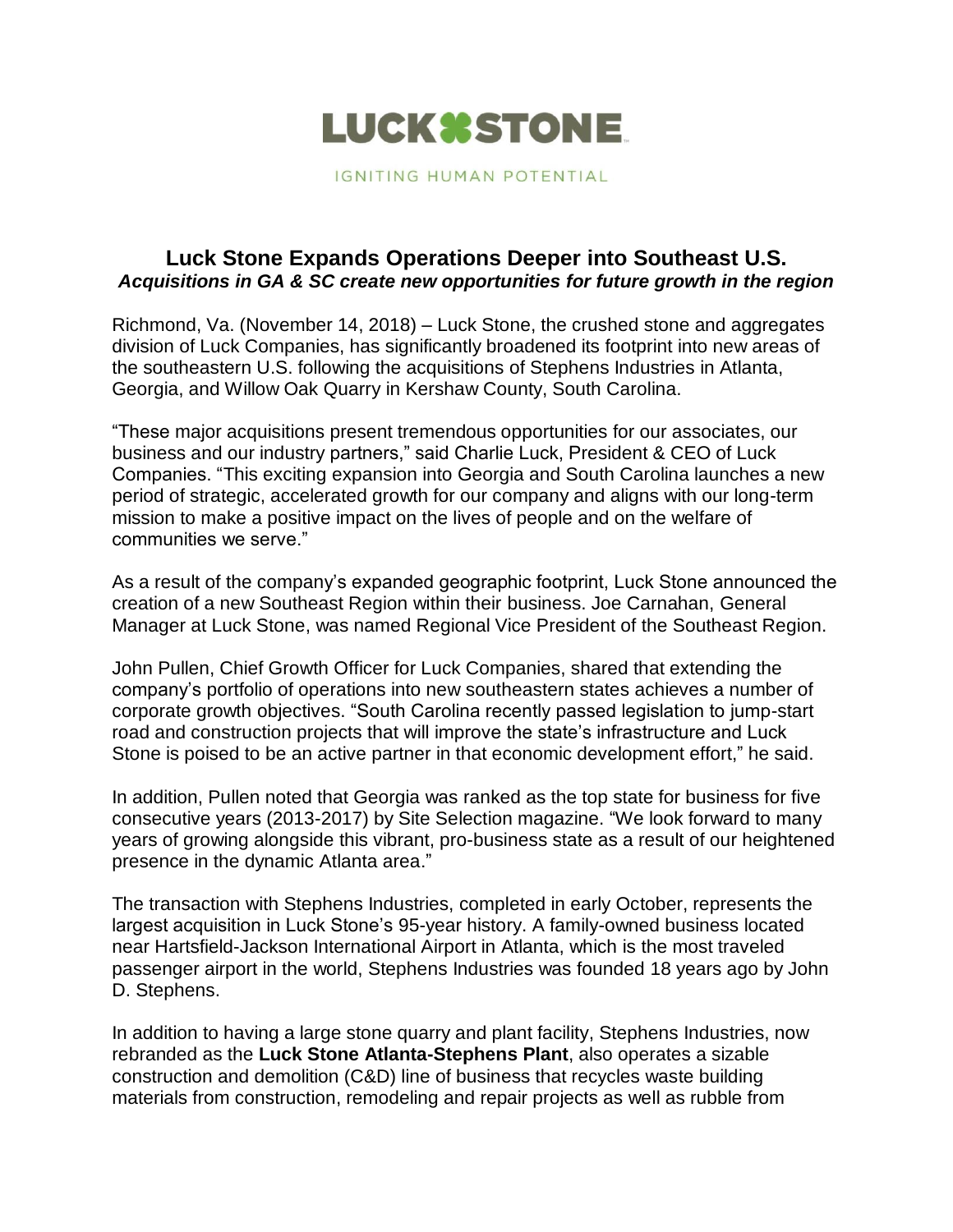demolition of pavements, houses, commercial buildings and other structures. Some examples of inert waste landfill materials recycled at this site include wood, bricks, metal, concrete and wallboard.

"Luck Stone has an excellent reputation in the mining and aggregates industry and we really wanted to engage with a family-run business like ours," said John D. Stephens, CEO of Stephens Industries. "During the discussions about an acquisition, my family was very impressed with Luck Stone's values-based culture, their passion for innovation, their pledge to deliver the highest quality customer service and their deep commitment to invest in their associates as well as the communities where they conduct business. I am confident that our company is in good hands and is well-positioned for a bright future with Luck Stone."

The Willow Oak facility in Kershaw County, S.C., was added to the Luck Stone portfolio in June. Formerly a dimensional stone quarry and one of the few privately-held granite quarries in the state, this plant specialized in excavating stone, assessing its durability and finishing it to a specific size or shape. As the **Luck Stone Kershaw Plant,** the site offers a much more robust inventory of state-approved crushed stone options through a partnership with Mellott Company, a mobile rock crushing provider.

Tom Rowland, CEO of Willow Oak, a subsidiary of American Timberlands Company, commented that Luck Stone's revitalization of the quarry has energized productivity at the site. "The value that Luck Stone has added to enhance capabilities that better serve our customers is beyond measure," he said. "As a resident of South Carolina, I'm pleased to welcome a thriving company that is equipped to support the rapid growth of our state," he added.

According to John LeGore, President of Luck Stone, the magnitude of these acquisitions has opened up new revenue streams for the company, particularly the C&D operations at the Atlanta-Stephens location. "It is very exciting to combine the strengths of Luck Stone with these established businesses and their talented teams," he said.

LeGore reiterated that Luck Stone's acquisition of both Willow Oak and Stephens Industries matched up well with the company's mission and goals for growth. "We're proud to continue the respective legacies of Stephens Industries and Willow Oak as privately-held businesses. They have provided a solid foundation for continued expansion in the Southeast Region, enabling Luck Stone to create opportunities that will ignite the potential in our associates and support new customers and communities for decades to come."

# # #

## **About Luck Stone**

Headquartered in Richmond, Virginia, Luck Stone is the nation's largest family owned and operated producer of crushed stone, sand and gravel. A responsive and creative partner to the construction, civil engineering and environmental industries, Luck Stone